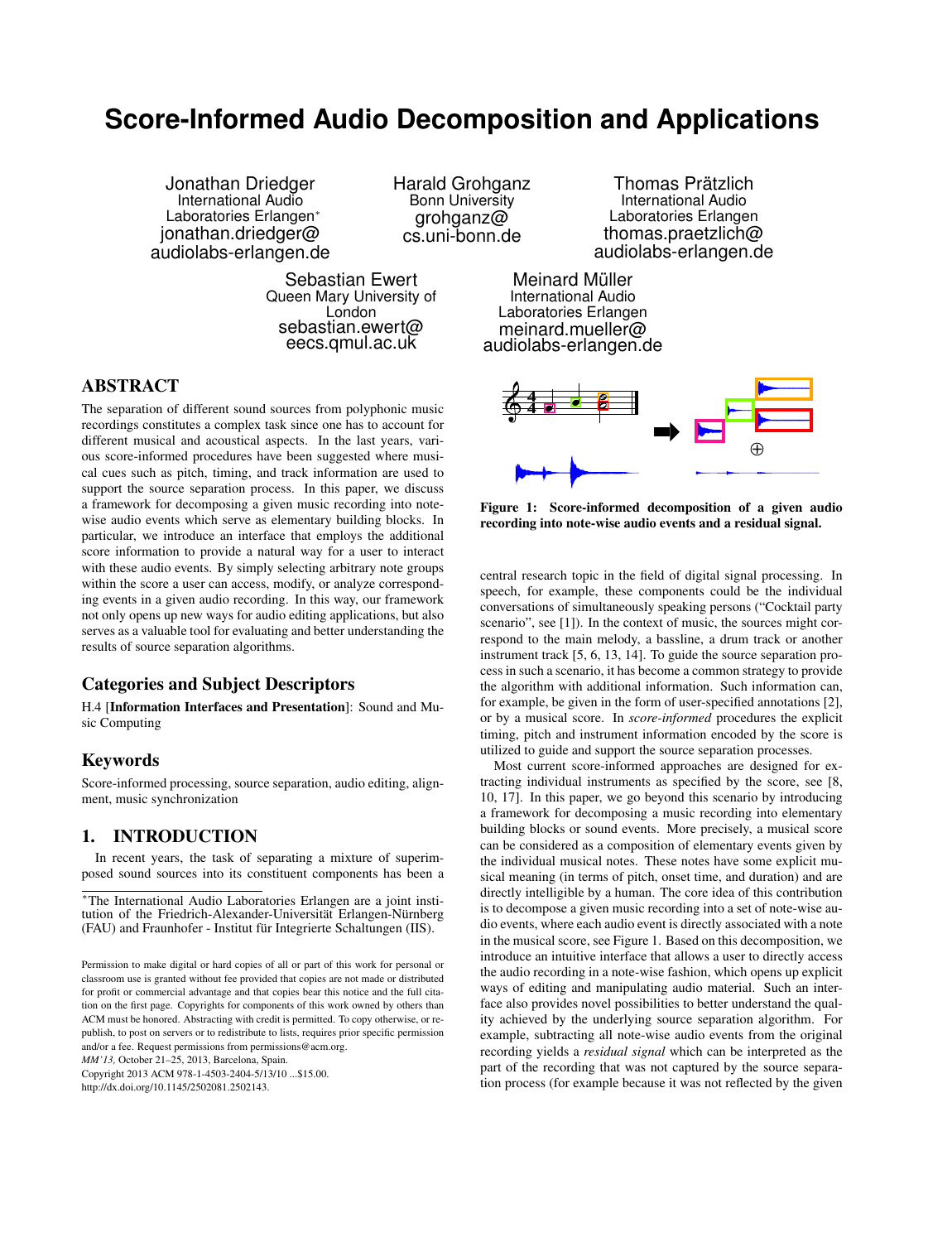musical score). Analyzing this residual can then reveal parts in the original recording where the source separation algorithm typically fails or where data inconsistencies occur.

The remainder of this contribution is structured as follows. In Section 2 we summarize a recent score-informed source separation algorithm used in our experiments. Furthermore, we show how to derive the note-wise decomposition of the audio recording and discuss some manipulation strategies. In Section 3, we present a prototype of a user interface for intuitive score-based audio editing and analysis. Finally, in Section 4, we close this paper with conclusions and future work.

## 2. AUDIO DECOMPOSITION

In the last years, techniques based on non-negative matrix factorization (NMF) have been applied to decompose a magnitude spectrogram into a set of template (column) vectors and activation (row) vectors [15]. To better control this factorization, additional score information has been used to constrain NMF and to yield a musically more meaningful decomposition [7]. In this section, we summarize the score-informed procedure as introduced in [3] (Section 2.1) and then describe how to decompose a given audio recording x into note-wise audio events  $x_m$ ,  $m \in [1 : M]$ , where  $M$  is the number of note events specified in the score, and a residual signal r such that  $x = \sum_m x_m + r$  (Section 2.2).

## 2.1 Constrained NMF-based Source Separation

Given a matrix  $V \in \mathbb{R}_{\geq 0}^{S \times T}$ , the goal of classical NMF is to derive two matrices  $W \in \mathbb{R}_{\geq 0}^{S \times K}$  and  $H \in \mathbb{R}_{\geq 0}^{K \times T}$ , such that the distance, typically a modified Kullback-Leibler divergence, between  $V$  and  $WH$  is minimized [12]. In the context of source separation, given an audio recording x with spectrogram  $X$ , the goal is to factor the magnitude spectrogram  $V := |X|$  into a matrix W of *template vectors* (every column corresponding to the prototype spectrum of a certain tone) and a matrix H of *activations* (every row encoding when and how loud a corresponding tone is played). In standard NMF the matrices  $W$  and  $H$  are derived by iteratively updating two randomly initialized matrices using multiplicative update rules. However, the result of this process is often not musically meaningful as discussed for example in [3].

To overcome this issue, [3] proposed a score-informed approach, where the score information is used to initialize both matrices W and  $H$  to guide the NMF update process in a musically meaningful direction. More precisely, having the score of the audio recording at hand in form of a MIDI file, high-resolution synchronization techniques are used to temporally align the MIDI events with the audio recording  $[4, 11]$ . Each of the M note events of the synchronized MIDI file yields information about the pitch, the onset time and the duration of a corresponding audio event that should occur in the recording according to the score. For each occurring pitch in the MIDI file, a harmonic template (column of the matrix  $W$ ), which encodes the rough harmonic structure of the pitch, is initialized. This template is defined to have non-zero entries at frequency bins that are related to the fundamental frequency and the overtones of the given pitch and zero entries otherwise. Similarly, the activation matrix  $H$  is initialized by the specified onset times and note durations obtained from the synchronization procedure. For later use, we link the initialization of  $H$  with the corresponding synchronized MIDI events as follows. A binary constraint matrix  $C_m \in \mathbb{R}^{K \times T}$  is constructed for each  $m \in [1 : M]$ , where  $C_m$  is 1 at entries that correspond to the pitch and temporal position of the  $m<sup>th</sup>$  MIDI event and 0 otherwise. Each  $C_m$  therefore constitutes



Figure 2: (a) Magnitude spectrogram  $V$ . (b) Synchronized MIDI note events. (c) Template matrix  $W$  learned by NMF. (d) Activation matrix  $H$  learned by NMF. (e) Note-wise activation matrices  $H_m$ . (f) Note-wise spectrograms  $X_m$ . (g) Note-wise audio events  $x_m$ . (h) Residual signal r.

a link between specific entries in  $H$  and a MIDI note event. The union (OR-sum) of all  $C_m$  is then used as initialization of H. At this point, the crucial observation is that the multiplicative NMF update rules can only change the non-zero entries. Therefore, applying NMF to the initialized matrices  $W$  and  $H$  yields a decomposition, where the relations expressed by the  $C_m$  between MIDI note events and entries in the activation matrix  $H$  are preserved, see Figure 2a-d. The result after the NMF-learning procedure can be seen as a refinement of the initially constrained harmonic template and activation matrices.

### 2.2 Note-Based Audio Decomposition

Let  $W$  and  $H$  denote the template and activation matrices after applying the NMF learning procedure. We now use the note-wise constraints given by the matrices  $C_m$ ,  $m \in [1 : M]$ , to derive the note-wise audio events  $x_m$ . To this end, we first compute a note-wise activation matrix  $H_m := H \odot C_m$ , where the operator  $\odot$  denotes the point-wise multiplication. Afterwards, we derive a spectral mask  $M_m := (WH_m) \oslash (\sum_m WH_m + \epsilon)$ , where  $\oslash$  is understood as point-wise division and  $\epsilon$  is a small positive constant to avoid a potential division by zero. The mask  $M_m$  can be interpreted as a weighting matrix that reflects the contribution of the  $m<sup>th</sup>$  note event to the original spectrogram X. Finally, we compute the note-wise spectrogram  $X_m := X \odot M_m$  and apply the inverse short-time Fourier transform to obtain the audio event  $x_m$ , see Figure 2e-h. The audio events  $x_m$  represent a decomposition of the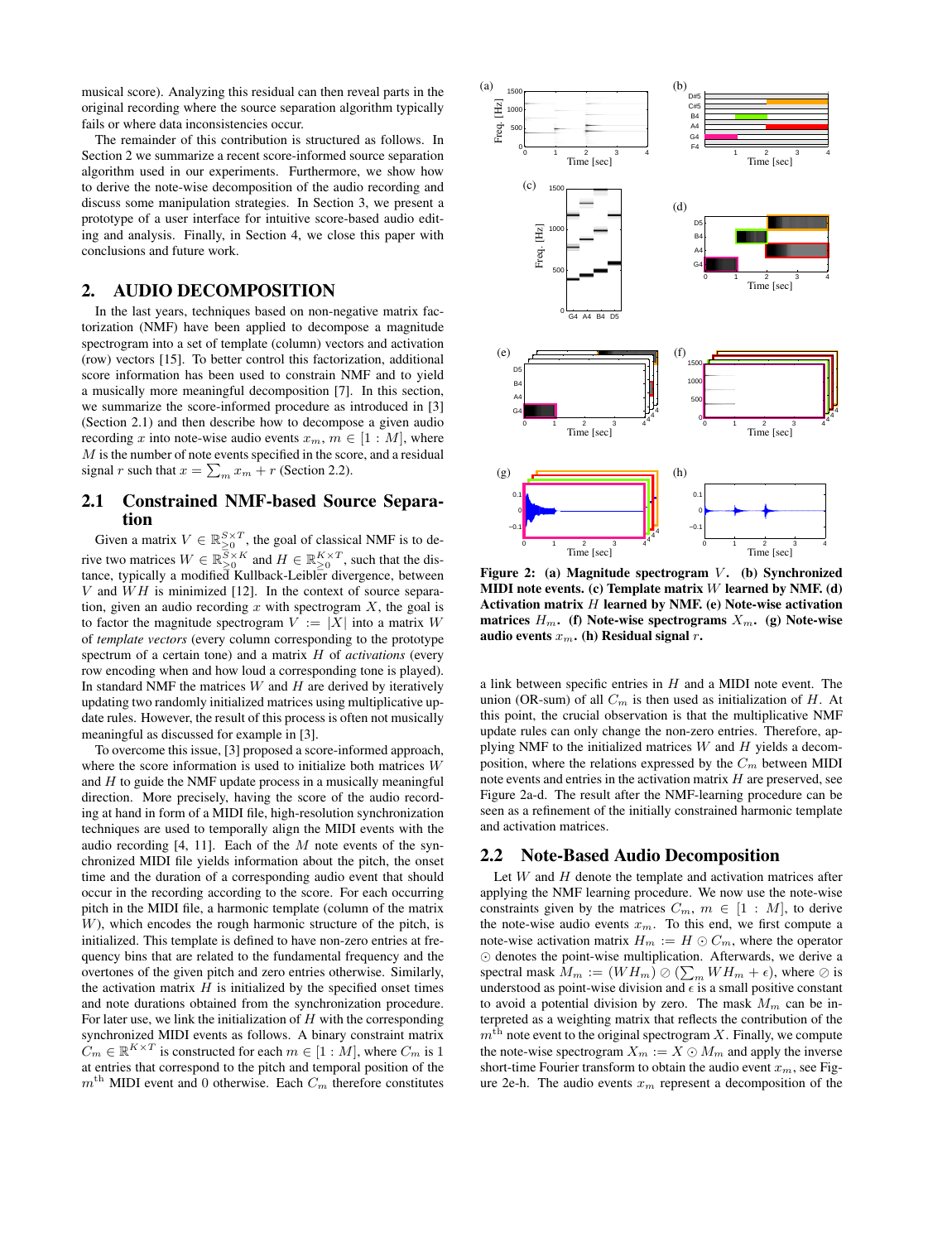original signal  $x$  (the music recording) according to the note events specified by the given musical score. Obviously, this decomposition becomes problematic in the case that the recorded performance deviates from the musical score. More generally, synchronization inaccuracies, i. e. deviations in the alignment of the MIDI events and their expected realization in the music recording, may lead to local errors in the decomposition. Furthermore, simplifying model assumptions (such as the assumption that the partials' relative energy distribution is independent of the loudness), deviations in the expected tuning, or additional sound components caused by resonance or reverberation may cause artifacts in the decomposition. Therefore, we also compute a residual signal  $r = x - \sum_m x_m$ . The signal  $r$  holds a lot of valuable information since it does not only give a deeper insight into the source separation process, but it may also reveal inconsistencies between the musical score and the audio recording. Therefore, it is a natural idea to analyze  $r$  in more detail. In the next section we present an interface that supports such an analysis by enabling the user to study the decomposition and the residual signal more thoroughly.

# 3. APPLICATIONS

In this section, we show how the decomposition of an audio recording can be utilized as a basis for various applications. To this end, we developed a user interface (Section 3.1) which offers a user-friendly access to such a decomposition<sup>1</sup>. Furthermore, we show how this interface can be used for intuitive audio editing (Section 3.2) and the analysis of the underlying source separation procedure by investigating the residual signal  $r$  (Section 3.3).

#### 3.1 User Interface

Besides standard audio player functionalities, our interface comes with a set of additional tools related to the score-informed audio decomposition introduced in the previous section. In its current state, our interface provides a piano roll representation of the musical score. While playing back the audio recording, the synchronized MIDI events are displayed and allow a user to directly access every single corresponding note-wise audio event, see Figure 3. Additionally, the interface also provides a set of plugins that can be used to manipulate, analyze and visualize the note-wise audio events. Some plugins included in our interface are discussed next. In general our Matlab-based framework is not restricted to these use cases and is flexible enough to support a wide range of further applications.

#### 3.2 Audio Editing

Our interface provides easy-to-use possibilities for manipulating the audio recording in a musically informed manner. For example dragging a MIDI event in the piano roll representation and dropping it at a different position is an intuitive way of changing the onset time (horizontal displacement) and the pitch (vertical displacement) of a note. Having the note-wise audio decomposition at hand, we are able to transfer the same manipulations to the audio recording. If the user wishes to displace a note with respect to time and pitch, the corresponding audio event is first subtracted from the original recording and a suitably time- and pitch-shifted version (using a standard pitch shifting procedure such as [16]) of the event is added afterwards. We keep track of all the applied manipulations such that it is possible to manipulate a previously edited note again. By using similar strategies it is also possible to



Figure 3: Top: Score of the first three measures of Op. 28 No. 4 by Frédéric Chopin. Bottom: Our user interface showing the corresponding part in an audio recording of the piece. Each note-wise audio event can be accessed separately.

change the duration or the volume level of notes, to remove notes completely from the audio recording, or to add additional notes by copying and manipulating existing ones.

#### 3.3 Source Separation Analysis

Analyzing the decomposition of a music recording, and especially the residual signal  $r$  offers novel possibilities to investigate the behavior of the underlying source separation algorithm. Positions in the original audio recording where  $r$  shows high energy indicate passages where the source separation procedure could not assign all of the recording's energy to the note-wise audio events. To analyze such positions, our interface has been equipped with a plugin that plots the color-coded short-time energy of  $r$  in the background of the standard visualization, see Figure 4. This way, one can directly observe temporal relations between bursts of energy in r and the synchronized MIDI note events.

As an illustrative example how this tool can be used, we consider a short excerpt of Chopin's Prelude Op. 28 No. 4 as shown in Figure 4. Often a musical score does not completely describe what is actually played by the performing musician. An example for this are ornamental notes which are not reflected directly by the score (see, e.g., the pink boxes in Figure 4). Such deviations typically lead to local misalignments between the MIDI events and the audio recording. Even worse, additionally played notes that are not contained in the MIDI file may neither have an appropriate template vector in  $W$ , nor entries in the activation matrix  $H$ . It is therefore impossible for the score-informed source separation procedure to properly capture these notes. As Figure 4 shows, the residual  $r$ can reveal such inconsistencies between the notated score and the performance.

Local energy peaks in the residual are commonly aligned with note onsets (see the green and orange boxes in Figure 4). While smaller peaks, like shown in the lower green box, commonly emerge from oversimplifications in the musical model of the source separation algorithm (the derived template vectors in W can often not describe the sound of an onset accurately), more massive bursts of energy often arise from slightly misaligned MIDI events (e.g., the two bass notes marked in orange are played slightly earlier than they are encoded in our synchronized MIDI file).

<sup>&</sup>lt;sup>1</sup>A demo of the proposed interface can be found at http://www.audiolabs-erlangen.de/resources/2013- ACMMM-AudioDecomp/.